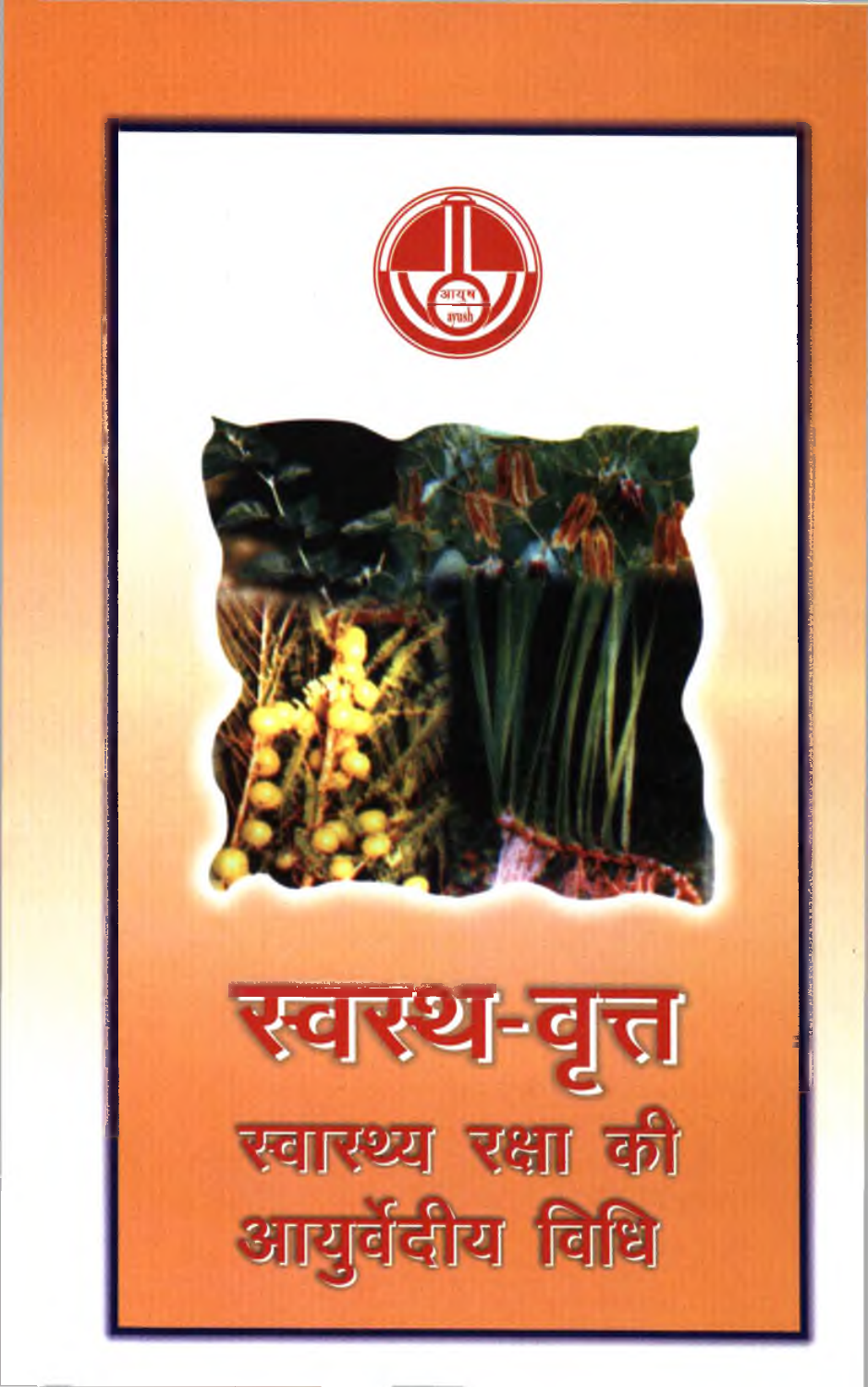# मूमिका

स्वस्थ पुरूष के स्वास्थ्य की रक्षा करना और रोगी के विकारों की शांति करना आयूर्वेद का मुख्य प्रयोजन है। आयूर्वेद एक चिकित्सा शास्त्र ही नहीं अपित् जीवन विज्ञान भी है, जो रोगो की चिकित्सा करने की अपेक्षा स्वास्थ्य संरक्षण को ज्यादा महत्त्व देता है। स्वास्थ्य केवल रोग एवं शारीरिक दौर्बल्य से रहित होना मात्र नहीं है वरन शारीरिक, मानसिक एवं सामाजिक सौख्य की रिथति है।

आयुर्वेद शास्त्रोक्त आहार-विहार, दिनचर्या, रात्रिचर्या, ऋतुचर्या और सदाचार का आचरण करने से मनुष्य सर्वदा स्वस्थ रहता है।

स्वास्थ्य परिरक्षण हेतु स्वस्थ पुरूष को नित्य सो कर उठने के बाद जो कर्म करने चाहिए, उनका उल्लेख आयुर्वेदीय संहिता ग्रन्थों में इस प्रकार मिलता है :

### निद्रा त्याग/जागने का समय:

स्वस्थ व्यक्ति को अपनी आयू की रक्षार्थ ब्रह्म मुहर्त में जागना चाहिए। ब्रह्म मुहुर्त अर्थात् रात्रि के अन्तिम पहर (सूर्योदय से लगभग 1½ घण्टा पूर्व) का समय होता है।

#### उषः पानः

निद्रा त्याग के पश्चात् मुख साफ करके एक गिलास जल पीना चाहिए। इसे उषः पान कहते है। यह स्वास्थ्य के लिए उत्तम रहता है। इससे आन्त्र की पूरः सरण गति को बल मिलता है तथा मलाशय से मल के निष्कासन में सुगमता रहती है।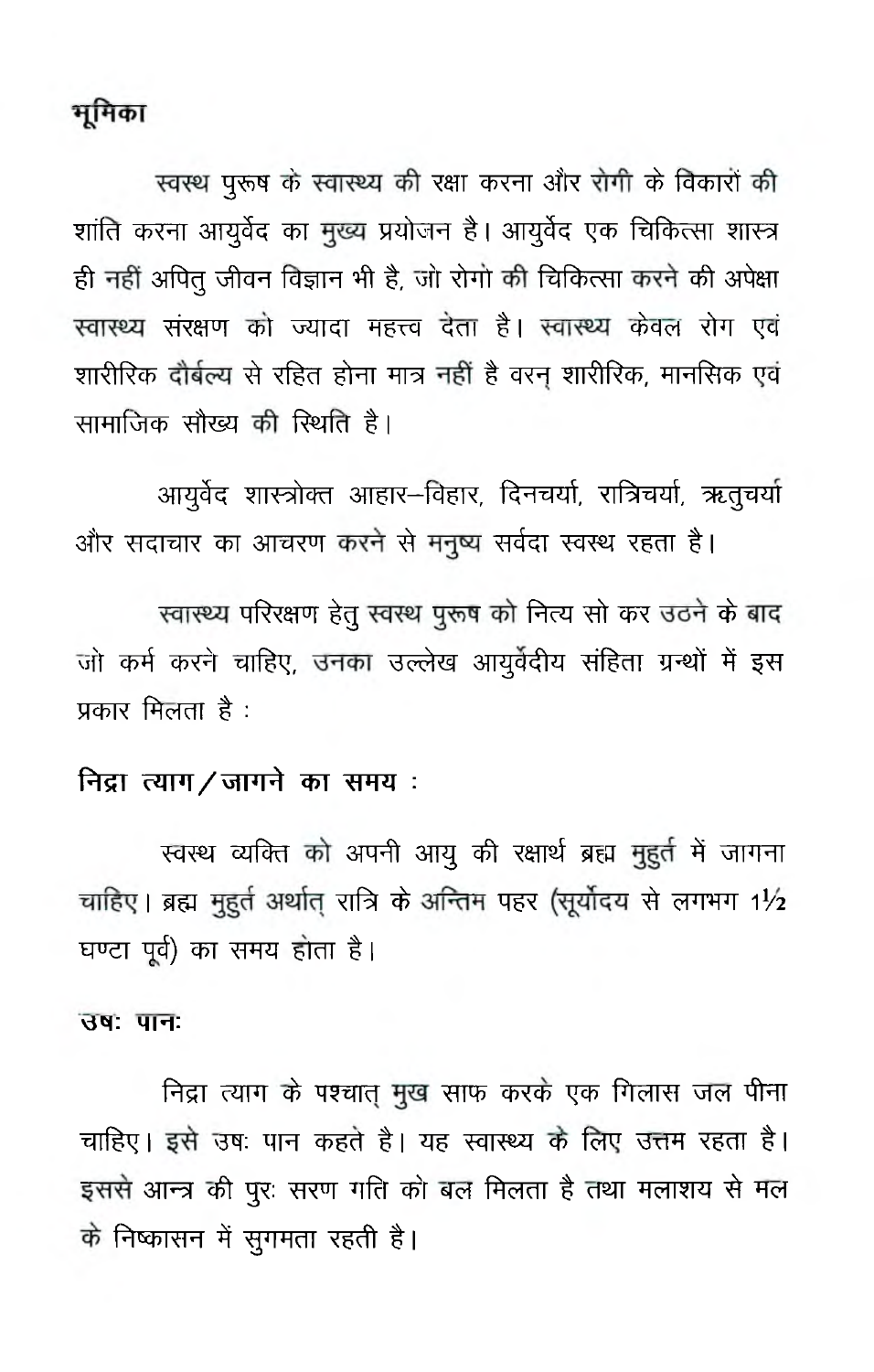#### मलमूत्र त्यागः

मलमूत्रादि के प्राकृत वेग पर ध्यान देना चाहिए। मल मुत्रादि के वेगो के उपस्थित होने पर सर्वप्रथम इन्हें बाहर प्रवृत्त करना चाहिए, तदुपरांत अन्य कार्यों को करना चाहिए। मल-मूत्रादि के वेग से निवृत्त होने से मन प्रफुल्लित रहता है तथा शरीर में हल्केपन का अनुभव होता है। यह आयु के लिए हितकर हैं। मल की सहज प्रवृत्ति होनी चाहिए, उसे बाहर की ओर प्रवृत्त कराने के लिए बल का प्रयोग नहीं करना चाहिए।

### दन्त और मुख प्रक्षालनः

मलत्याग के पश्चात् हाथ--पैर आदि को शुद्ध करने के बाद आचमन के द्वारा मुख को शुद्ध कर लेना चाहिए। खदिर, करंज, अर्क, अपामार्ग, बबुल, निम्ब तथा बिल्ब की टहनी से निर्मित दातुन करें तत्पश्चात् जिह्वा और मुख प्रक्षालन करें। दातुन करने से मुख की दुर्गंध दूर होती है। अन्न में रूचि व प्रसन्नता होती है। जिहवा निर्लेखन यानि कि जिहवा के मैल को हटाने से शरीर में हल्केपन की अनुभूति होती है। मुख की दुर्गंध, विरसता नष्ट होती है।

#### गण्डूष:

जो व्यक्ति दातुन, दाँतों को साफ करने में असमर्थ हैं अथवा जिनके लिए दातुन करना निषेध किया गया है, वे 12 बार कुल्ला करके मुख की शुद्धि कर सकते हैं। स्वस्थ व्यक्ति को दातुन के बाद तैल का गण्डूष धारण करना चाहिए। इसके प्रयोग से स्वर को बल मिलता है, शरीर में माँस वृद्धि होती है। मुख की दुर्गन्ध दूर होती है। जिहवा शुद्ध होती है, रसों का ज्ञान तथा भोजन के प्रति रूचि हो जाती है। मुख व कण्ठ में शुष्कता नहीं होती। ओष्ठ नहीं फटते, दाँतों की जड़ें मजबूत होती हैं।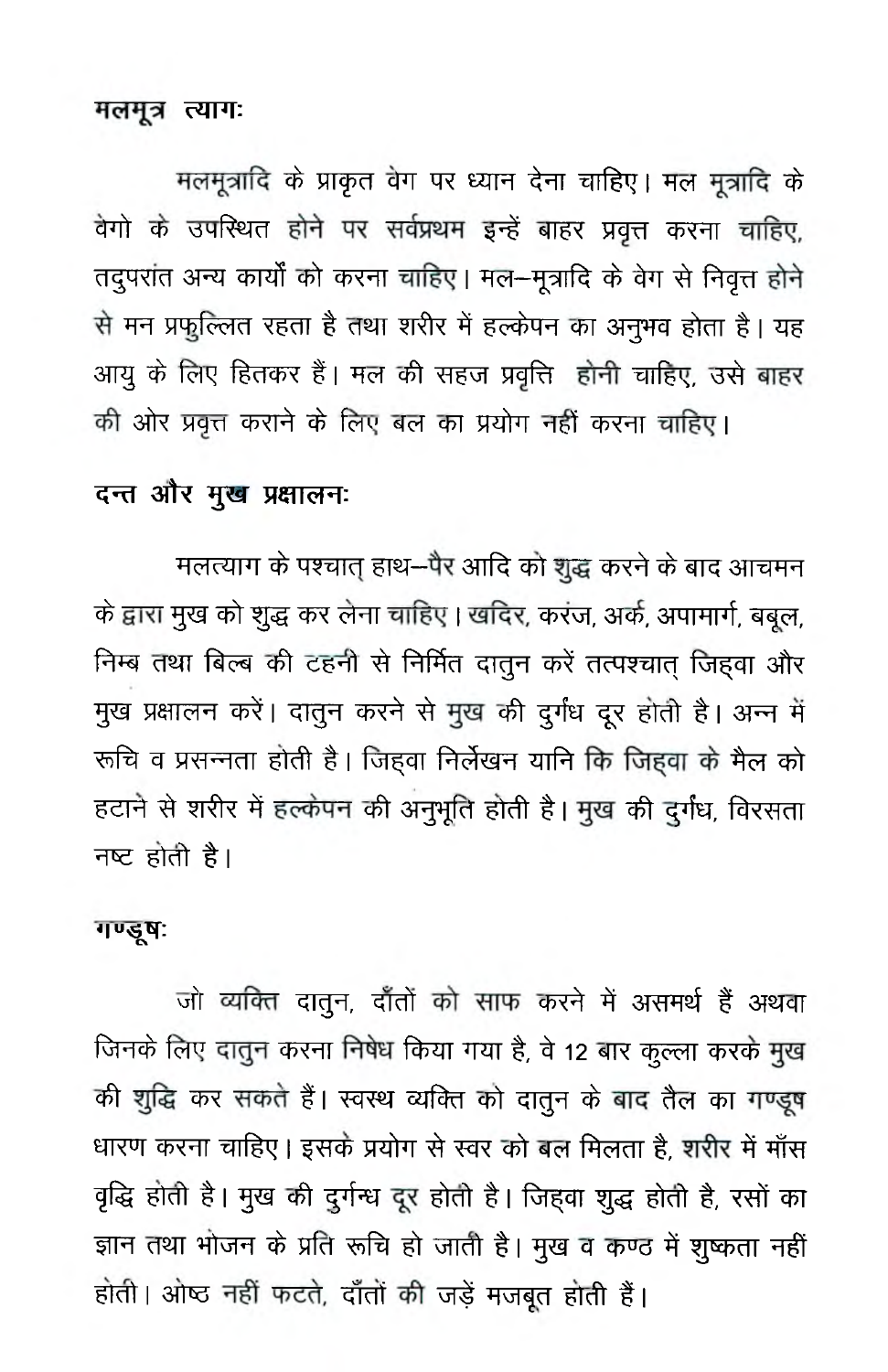### नेत्र प्रक्षालन एवं अंजनः

शिथिलता दूर होती है। त्वचागत रक्त संचार बढ़ता है और अनुपयुक्त उत्पादों (मलों) का शीघ्रता से निर्हरण होता है।

# सिर का मालिश:

सिर पर मालिश करने से शिरों रोग नष्ट होते हैं। बाल मुलायम, चिकने, घने होते हैं। गंजापन व असमय केश श्वेत नहीं होते। नींद सूख पूर्वक आती है।

#### पादाभ्यंग:

पैरों में तैल मालिश से पैरों का खुरदरापन, रूक्षता, थकावट शान्त होती है। बल और स्थिरता आती है। पैरों में वातजन्य रोग नहीं होते।

#### व्यायामः

नियमित व्यायाम करना स्वास्थ्य के लिए हितकर है। इससे रोग प्रतिरोधक शक्ति प्राप्त होती है। इससे शरीर के मार्ग (अणू मार्ग) खुल जाते हैं। रक्त संचार बढ़ता है और शरीरावयवों की कार्य क्षमता बढ़ती है। इससे क्षुधा और पाचन शक्ति बढती है और शरीर की स्थूलता (मोटापा) कम होती है। शरीर की कान्ति बढ़ती है। किसी कार्य को करने में आलस्य नहीं होता।

#### परिभ्रमण:

परिभ्रमण बहुत धीमी गति से या बहुत तेज गति से नहीं करना चाहिए। मध्यम गति से परिभ्रमण करें। झुककर न चलें। यह आयु बल, मेधा और अग्नि को दीप्त कर इन्द्रियों को चैतन्य रखता है।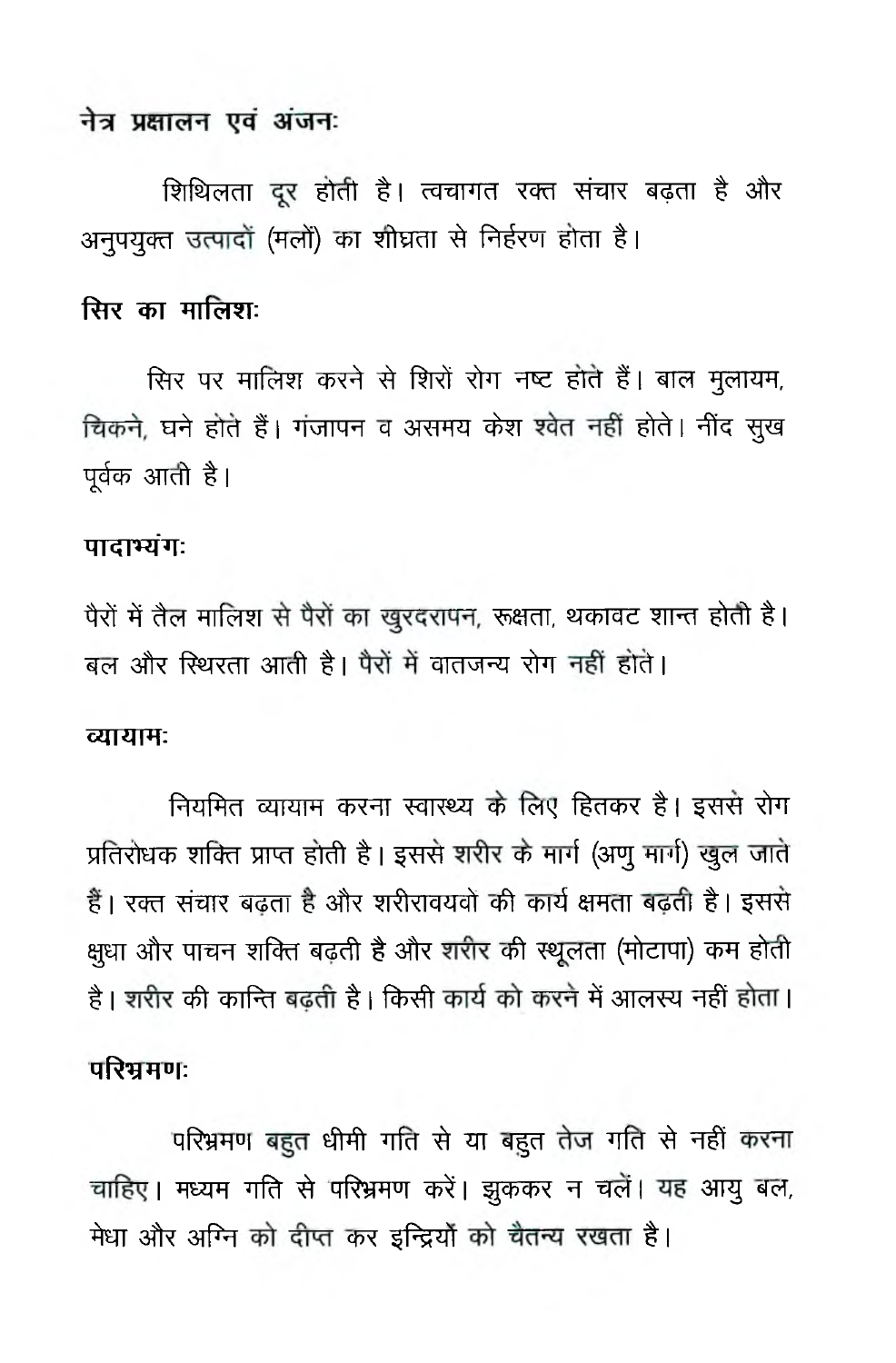स्नान विधिः

उष्ण व समशीतोष्ण जल से निवात स्थान में स्नान करें। स्नान से उत्साह, शक्ति (बल), क्षुधा और आयु में वृद्धि होती है। पसीने से बंद रोम छिद्र खुल जाते हैं और ताजगी लगती है। स्नान के बाद स्वच्छ वस्त्र पहनकर सुगंध द्रव्य लगाना चाहिए। दाढ़ी और बालों का कर्तन और नाखुन नियमित रूप से काटने चाहिए।

#### आहारः

षड़ - रसात्मक आहार - ऋतू, वय, देश, अभ्यास को ध्यान में रखकर नियमित रूप से करना चाहिए। संतुलित आहार स्वयं की पाचन शक्ति के अनुसार लेना चाहिए।

## आहार का निर्देश:

- भोजन ताजा, स्वादिष्ट एवं देखने मे अच्छा लगना चाहिए।
- अति लवण, अति कटू, अति अम्ल पदार्थ न लें।
- आहार अत्यंत गरम या ठण्डा नहीं होना चाहिए।
- पानी कम मात्रा में बार—बार लें।
- भारी आहार सीमित मात्रा में ही लेना चाहिए।
- भारी आहार रात में नहीं लेना चाहिए। रात्रि भोजन का उचित समय सोने के 2-3 घण्टे पहले होना चाहिए। रात्रि भोजन के बाद थोडी देर टहलना उपयुक्त है।
- भोजन के बाद भारी कार्य या व्यायाम करने से बचना चाहिए।
- शांत चित से आहार में मन लगाकर खाएं।
- भूख लगने पर ही खाना चाहिए।
- अति मात्रा में आहार सेवन न करें।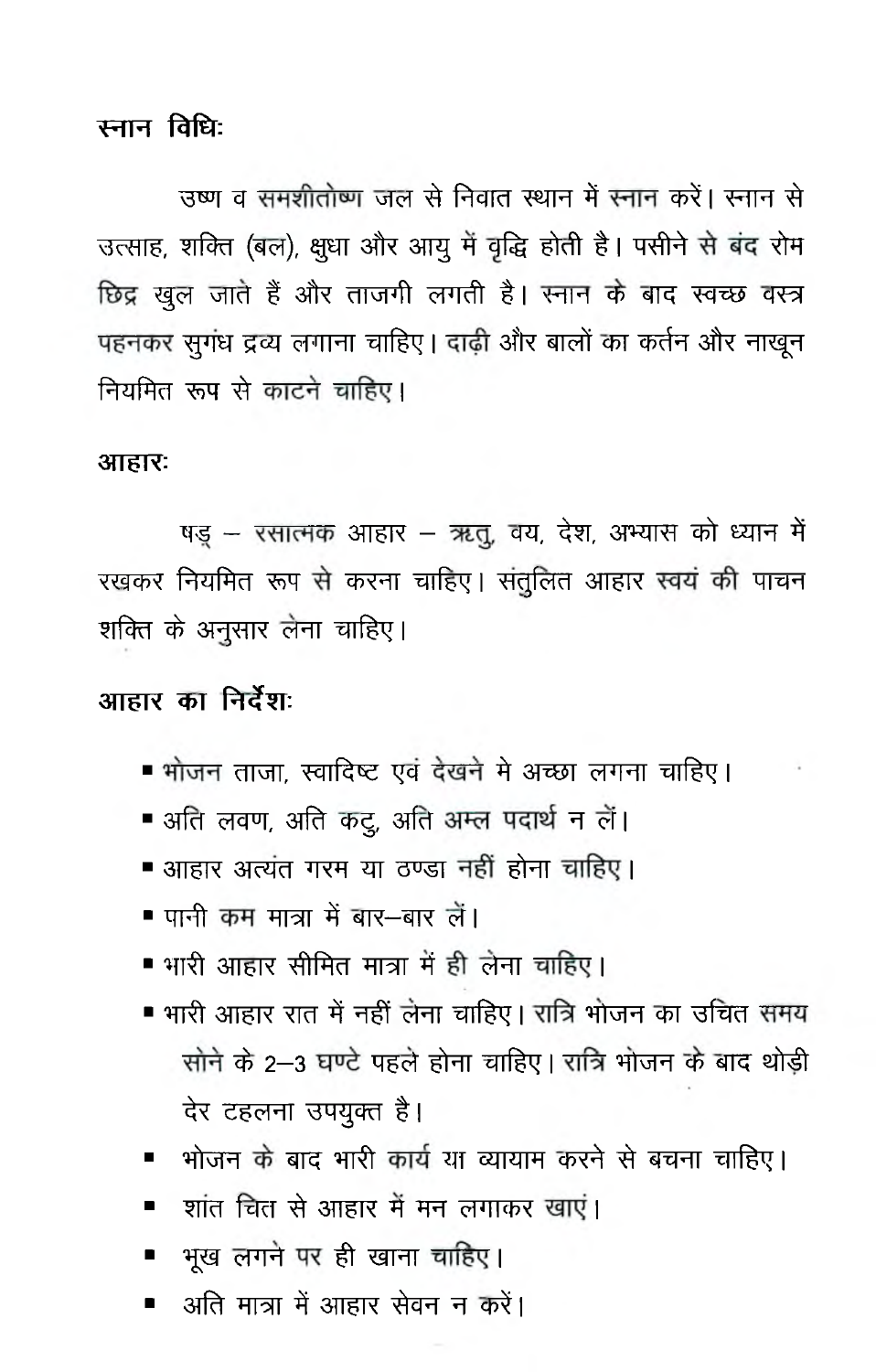निद्राः

आहार, निद्रा और ब्रह्मचर्य का सही पालन आरोग्य-दायक हैं। ٠

## निटा पर निर्देश:

- शयन कक्ष अत्यंत स्वच्छ, हवादार एवं शोर तथा उपद्रवों से दूर  $\blacksquare$ होना चाहिए।
- शैया व्यवस्थित, स्वच्छ एवं खटमल इत्यादि रहित होनी चाहिए।
- सोने के समय मन सांसारिक गतिविधियों से मुक्त रहना चाहिए।
- रात में देर से सोने से स्वास्थ्य खराब होता है।
- शरीर की क्षति पूर्ति के लिए 24 घण्टें में कम से कम आठ घण्टे  $\blacksquare$ सोना अत्यावश्यक है।

### गृहस्थ – जीवन

अवैवाहिक संबंध और माहवारी के मध्य स्त्री संपर्क से दूर रहना चाहिए। इसके उपरांत गर्भवती, प्रसूता, अप्रवृत्ता, उम्र में बड़ी और रोगिणी स्त्री से मैथुन वर्ज्य है।

## ऋतुचर्याः

ऋतु के परिवर्तन भी व्याधियां उत्पन्न करते हैं। इससे बचने के लिए आयुर्वेद में बताये गये निर्देशों का पालन करना चाहिए। मुख्यतः सूर्य की गति से दक्षिणायन एवं उत्तरायण तथा मुख्य वर्गीकरण के आधार पर छ: ऋतुएं हैं। यथा - शिशिर, बसंत, ग्रीष्म, वर्षा, शरद एवं हेमन्त।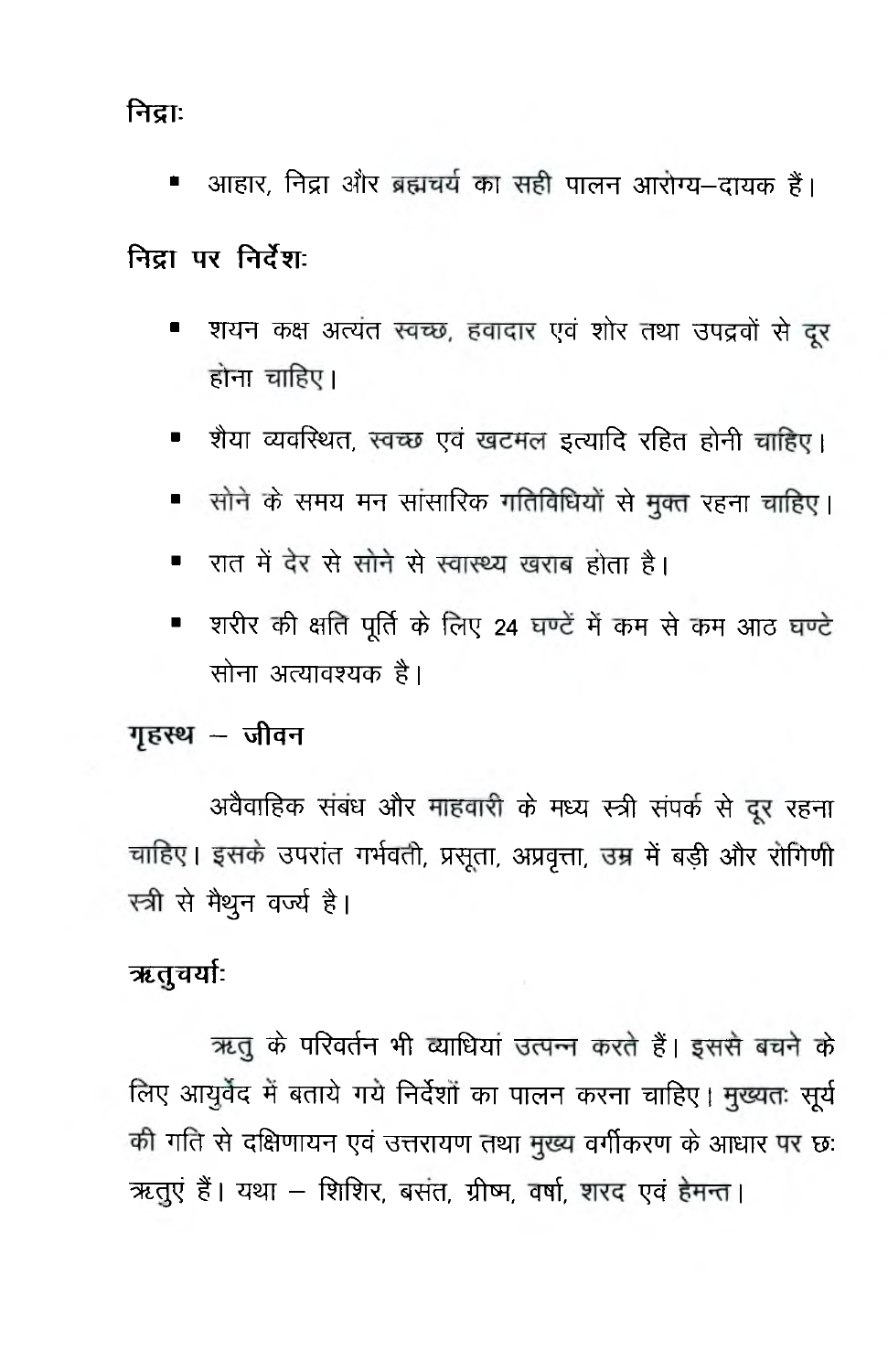हेमन्त और शिशिर शीत ऋतुएं हैं, ग्रीष्म उष्ण ऋतु हैं, वर्षा बरसात का मौसम हैं। शरद एवं बसंत मध्यम ऋतूएं हैं। इसका तात्पर्य यह है कि दिन मध्यम उष्ण रहता है तथा रातें मध्यम शीत एवं आनन्ददायी होती हैं।

# दोषों का ऋतुओं के अनुसार परिवर्तनः

दोषों में तीन परिवर्तन होते हैं यथा - 1. संचय (एकत्रीकरण), 2. प्रकोप (प्रसार या उत्तेजना) एवं 3. प्रशम (सामान्यावस्था)। शरीर के दोषों में ये परिवर्तन ऋतुओं में परिवर्तन के कारण होते हैं, जिस पर मनुष्य का कोई नियंत्रण नहीं हैं। परन्तु दोषों में इन परिवर्तनों को रहन-सहन की विधि में परिवर्तन करके सीमित किया जा सकता है। दोषों में ऋतुओं के अनुसार परिवर्तन, तालिका में देखें-

## तलिका 1.

## दोषों में ऋतुओं के अनुसार परिवर्तन

| ऋतु                    | संचय  | प्रकोप | प्रशम |
|------------------------|-------|--------|-------|
| हेमन्त                 |       |        | पित्त |
| (नवम्बर–दिसम्बर)       |       |        |       |
| शिशिर<br>(जनवरी–फरवरी) | कफ    |        |       |
| बसंत<br>(मार्च-अप्रैल) |       | कफ     |       |
| ग्रीष्म<br>(मई–जून)    | वात   |        | कफ    |
| वर्षा<br>(जुलाई–अगस्त) | पित्त | वात    |       |
| शरद<br>वात             |       |        | पित्त |
| (सितम्बर–अक्टूबर)      |       |        |       |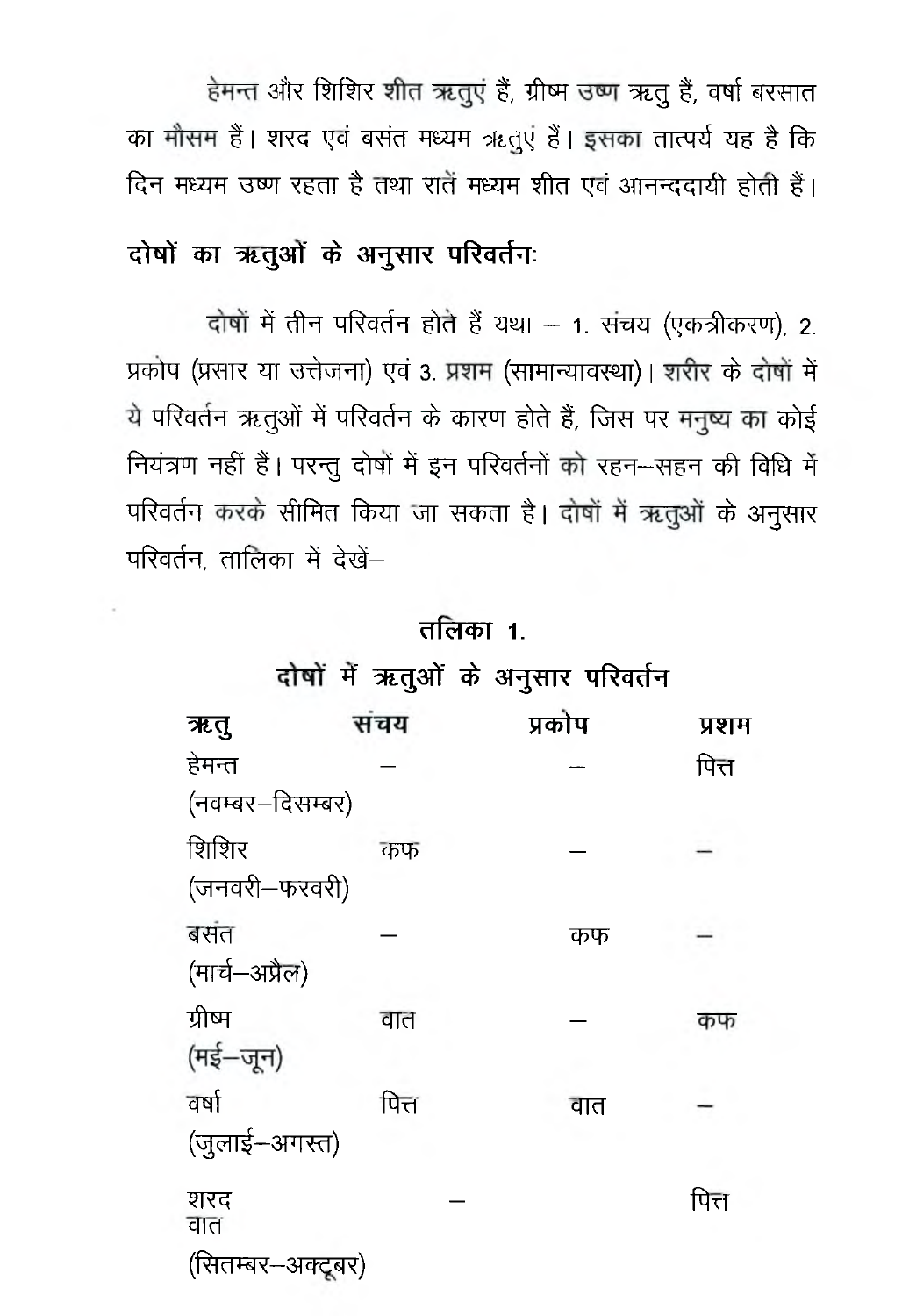मौसम में अकस्मात परिवर्तन के कारण कतिपय व्याधियाँ यथा-विषमज्वर एवं विसूचिका आदि का प्रकोप बढ़ जाता है। विभिन्न ऋतुओं में प्रयोग हेतु आहार-विहार एवं पंचकर्म विधियां तालिका – 2 में दी गई हैं।

# तालिका २.

# ऋतुओं के अनुसार आहार-विहार एवं भोजन

| ऋतु                 | आहार (भोजन)                                                                                                                             | विहार                                                  | भोजन–विधि                   |
|---------------------|-----------------------------------------------------------------------------------------------------------------------------------------|--------------------------------------------------------|-----------------------------|
| हेमन्त एवं<br>शिशिर | मधुर, अम्ल एवं लवण ऊनी कम्बल,<br>रस पोषक आहार                                                                                           | शीत से बचाव व<br>मालिश,व्यायाम,सेक                     |                             |
| बसंत                | लघु एवं रूक्ष आहार<br>विशेषकर ताजा एवं<br>चणक (चना)                                                                                     |                                                        | वमन                         |
| ग्रीष्म             | मधुर एवं रिनग्ध द्रव्य, शीतल – वायु जहां<br>शीत तथा मौसमी फल                                                                            | पाचन में लघु आहार व तक संभव हो खस से<br>गुजरती हुई हवा |                             |
| वर्षा               | यथा– आम, जामुन<br>कषाय एवं मधुर रस, आसपास के क्षेत्र से<br>अम्ल लवण, स्नेहयुक्त बरसाती पानी साफ<br>द्रव्य, उबला हुआ साफ कर दें।<br>पानी |                                                        |                             |
| शरद                 | मधुर, कषाय रस, रिनग्ध )रात्रि के प्रथम प्रहर<br>द्रव्य विशेषकर घी, दूध, से चांदनी में बैठें<br>मिठाई, चावल एवं<br>उससे निर्मित व्यंजन   |                                                        | विरेचन<br>एव रक्त<br>मोक्षण |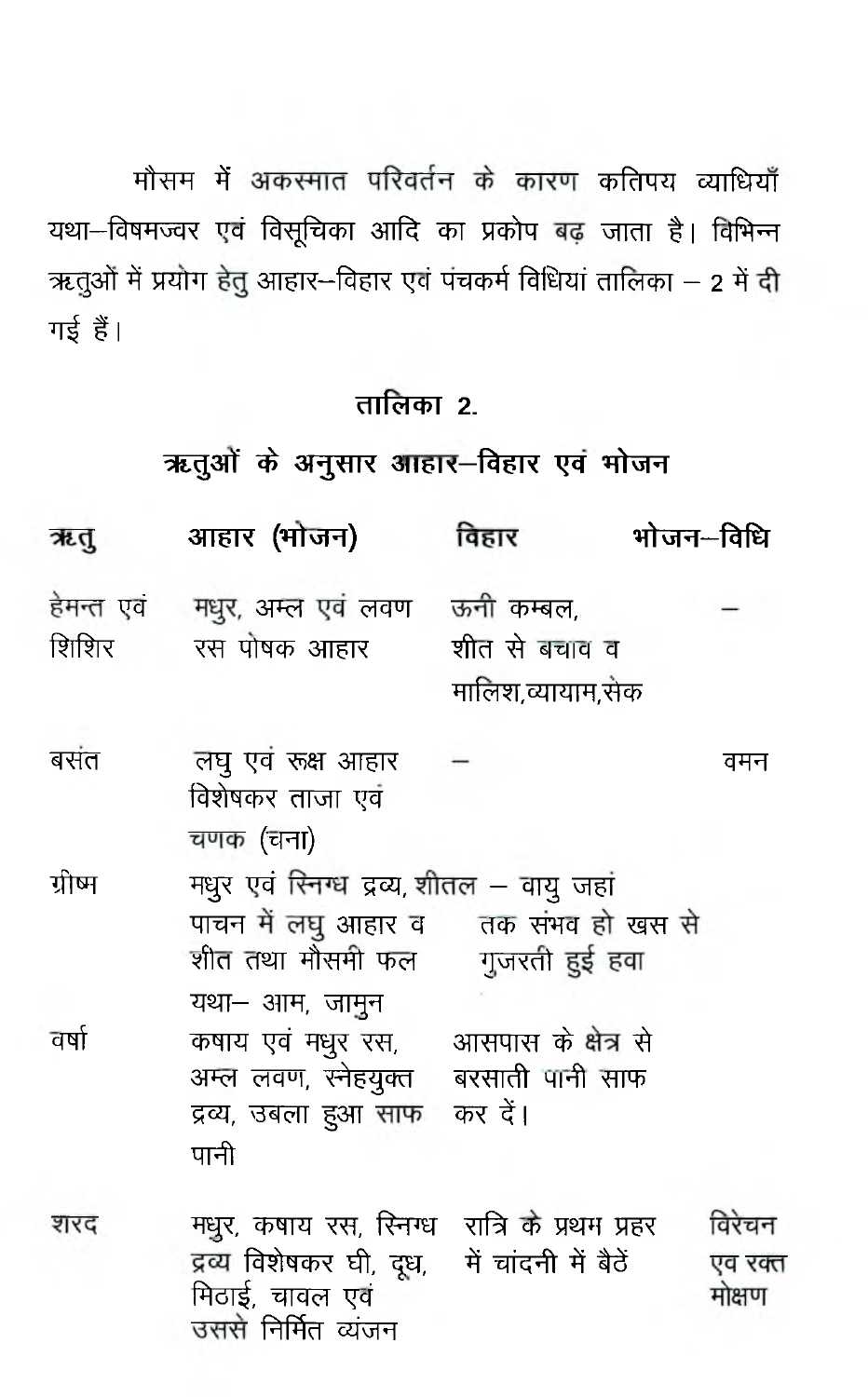### स्वास्थ्य रक्षक निर्देश

#### अधारणीय वेग (न रोके जाने योग्य वेग)

**^cFrrfcr^ 3TETTMR ^ T 13 1 1 f 5# ^ ¥ r \*ft TfcfRT** *^g\* **xTT%tT,** क्योंकि इन्हें रोकने से निम्न रोग हो सकते हैं।

**मूत्र वेग रोकने से** – मूत्रकष्ट, पथरी, मूत्राशय क्रियाहीनता एवं शोथ **\$c<MlR I**

पुरीष वेग रोकने से – उदरशूल, अजीर्ण, पेट में वायु, सिर दर्द, पेट में **pFT ^oMlR I**

**अपानवायु वेग रोकने से** – उदरशूल, अफारा, अजीर्ण, हृदयरोग, कब्ज या अतिसार इत्यादि।

राक्रक्षरण वेग रोकने से - पथरी, अण्डकोश में पीड़ा एवं मैथून में कष्ट **इ**त्यादि ।

**वमन वेग रोकने से** – शीतपित्त, चक्कर आना, रक्ताल्पता, अम्लपित्त, तमक रोग एवं ज्वर इत्यादि।

**छींक वेग रोकने से** – नासा शोथ, जीर्ण प्रतिश्याय, शिरःशूल, पीनस एवं श्वसन संस्थान के विकार इत्यादि।

**उदगार (डकार) वेग रोकने से** – हिचकी, वक्षशूल, कास, अरूचि एवं मंदाग्नि इत्यादि।

**जम्मा (जम्हाई) वेग रोकने से** – पोषण विकार एवं दुर्बलता उत्पन्न <u>होती है।</u>

**31श्रु (आंसू) वेग रोकने से** – मानसरोग, छाती में दर्द, चक्कर एवं पाचन **बिकार इत्यादि** |

**श्वास वेग रोकने से** – घुटन, श्वसन विकार, हृदयरोग एवं मृत्यु इत्यादि। **निद्रा वेग रोकने से** – अनिद्रा, मानसिक रोग, पाचन विकार एवं ज्ञानेन्द्रियों **^** *im* **^ r i||R |**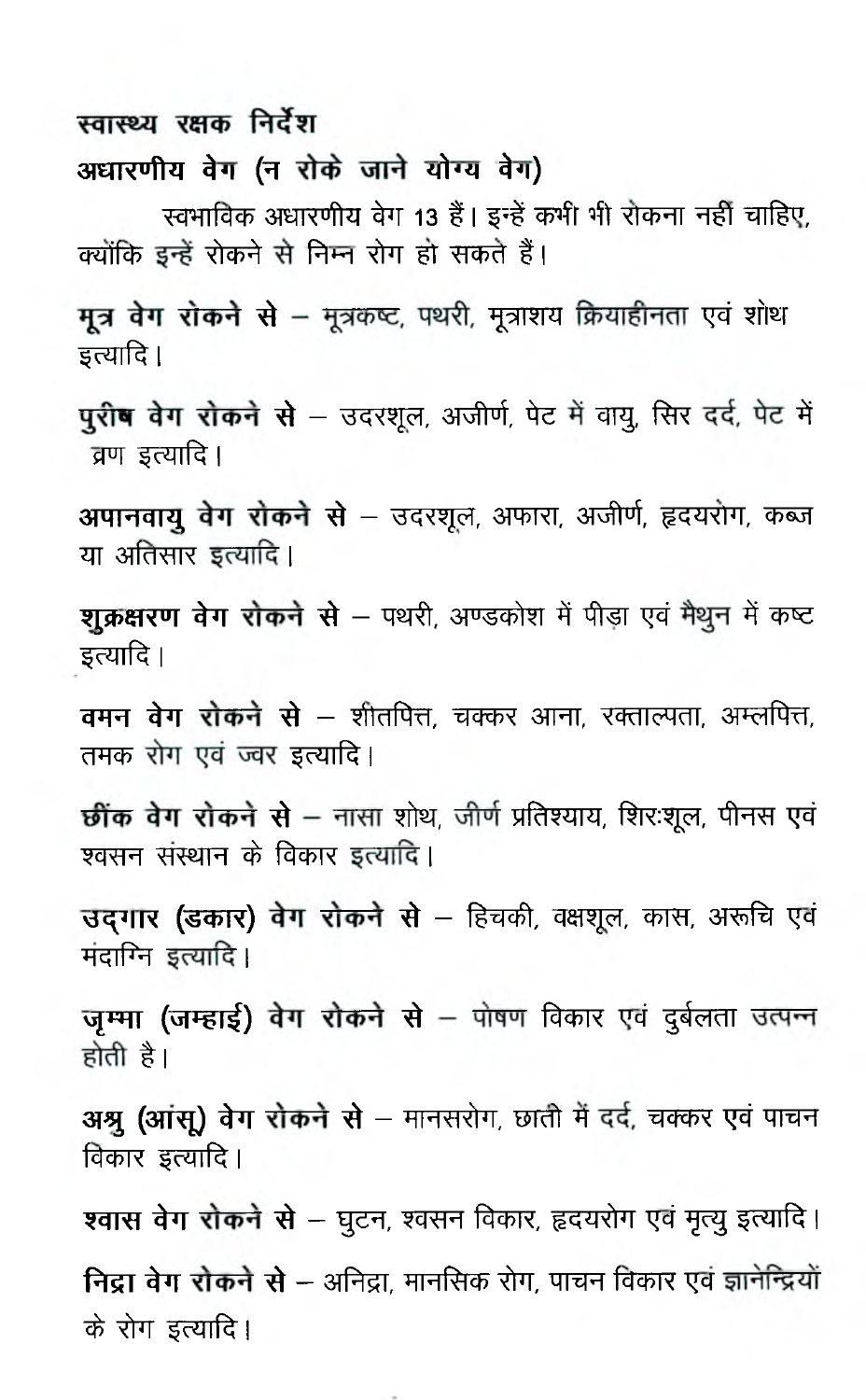#### सामाजिक स्वास्थ्य

मनृष्य एक सामाजिक प्राणी है एवं समाज में उसे इस प्रकार कार्य करना चाहिए जो समुदाय के स्वास्थ्य एवं स्वच्छता में सहायक हो। यह व्यक्ति के स्वयं के प्रयासों एवं सम्बन्धित अधिकारियों के सहयोग द्वारा प्राप्त किया जा सकता है। यथा – 1. घर का कूड़ा अन्यत्र न फेंक कर निर्धारित स्थान पर ही डालें, 2. निकास प्रणाली की नालियां बंद न करें, 3. मूत्रालय एवं शौचालय भलीभांति साफ रखें 4. जल एवं जल पात्र को उचित ढंग से साफ करें।

<span id="page-9-0"></span>सबसे महत्वपूर्ण बात ध्यान में रखने की है कि यदि संक्रामक रोग से पीड़ित रोगी दिखे तो उसकी सूचना तत्काल उचित अधिकारियों को दें। पंचकर्म

दीर्घकालिक रोगों की चिकित्सा व्यवस्था में पंचकर्म चिकित्सा आयुर्वेद की महत्त्वपूर्ण पद्धति है। इसके साथ ही यह चिकित्सा दीर्घायु तक स्वास्थ्य रक्षा के लिए भी प्रयोग में लाई जाती है। देशव्यापी महामारी की रोकथाम हेतू पंचकर्म चिकित्सा का उपयोग पूर्व चिकित्सा के रूप में भी किया जाता है। यह चिकित्सा मल और विष को निकालने के लिए उपयुक्त है। पंचकर्म चिकित्सा के अंतर्गत स्नेहन, स्वेदन, वमन, विरेचन, वस्ति, नस्य और रक्तमोक्षण प्रक्रियाओं का प्रयोग किया जाता है।

#### रसायन

आयुर्वेद की मान्यता केवल रोगी को व्याधि से मुक्त करना तथा मनुष्य को स्वस्थ रखने की ही नहीं है बल्कि शारीरिक एवं मानसिक शक्ति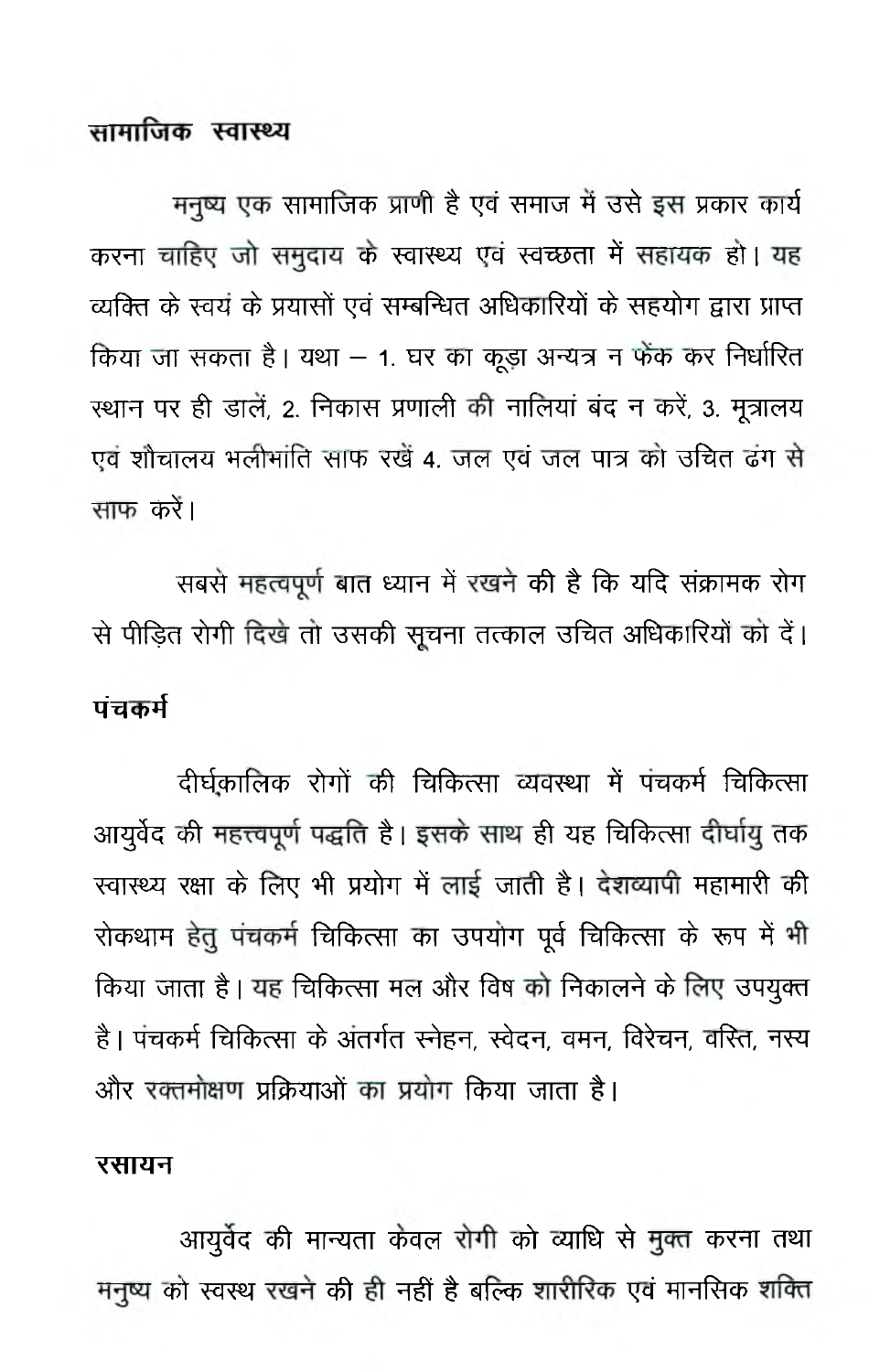को लम्बे समय तक बनाये रखने की है तथा दीर्घ आयु प्राप्ति हेतु बहुत से द्रव्य / औषध भी आयुर्वेद शास्त्रों में वर्णित हैं | स्वास्थ्य के नियम, भोजन एवं स्वच्छता के संबंध में वर्णित आवश्यक दिशा--निर्देशों का पालन दीर्घायु एवं स्वस्थ जीवन के लिए आवश्यक है।

विशेष अवस्थाओं में विशेष रसायनों के प्रयोग संबंधी तालिका किस भाव का क्षय कौन-सा रसायन सेवन करें आय (वर्ष) वचा स्वर्ण काश्मरी  $1 - 10$ बाल्य काश्मरी, बला, अश्वगंधा वृद्धि  $11 - 20$ छवि आमलकी व लोह रसायन  $21 - 30$ शंखपृष्पी एवं अश्वगंधा मेधा  $31 - 40$ भइराज, सोमराजी, प्रियाल  $41 - 50$ त्वक दृष्टि त्रिफला,सप्तामृतलौह,  $51 - 60$ शतावरी केवांच बीज, घुत आदि शूक्र  $61 - 70$ शरीर रसायन सेवन विक्रम  $71 - 80$ के योग्य नहीं रहता बुद्धि  $81 - 90$ (पूर्वे वयसि मध्ये वा) कर्मन्दिय  $91 - 100$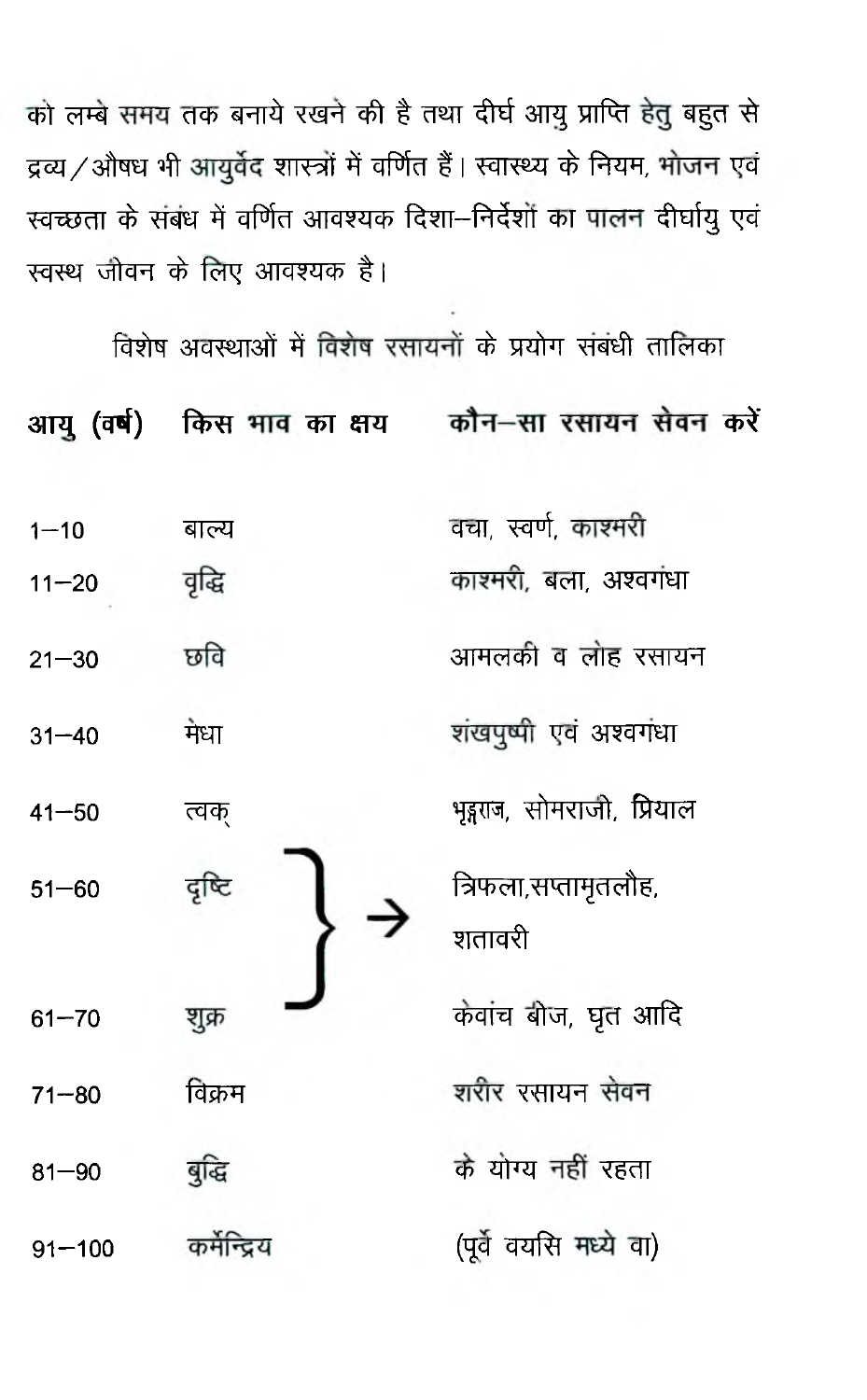यहाँ स्वस्थ - वृत्त में वर्णित दिनचर्या एवं ऋतुचर्या एवं सदवृत्त वे सिद्धांत संक्षिप्त रूप में वर्णित हैं। ये उपाय रोगों के निषेध एवं स्वास्थ्य संव नि के लिए है। इन सिद्धांतों का उचित रूप से अनुसरण करने से संपूर्ण शारीरिक एवं मानसिक स्वास्थ्य प्राप्त होता है एवं व्याधि रहित दीर्घजीवन प्राप्त होता है।